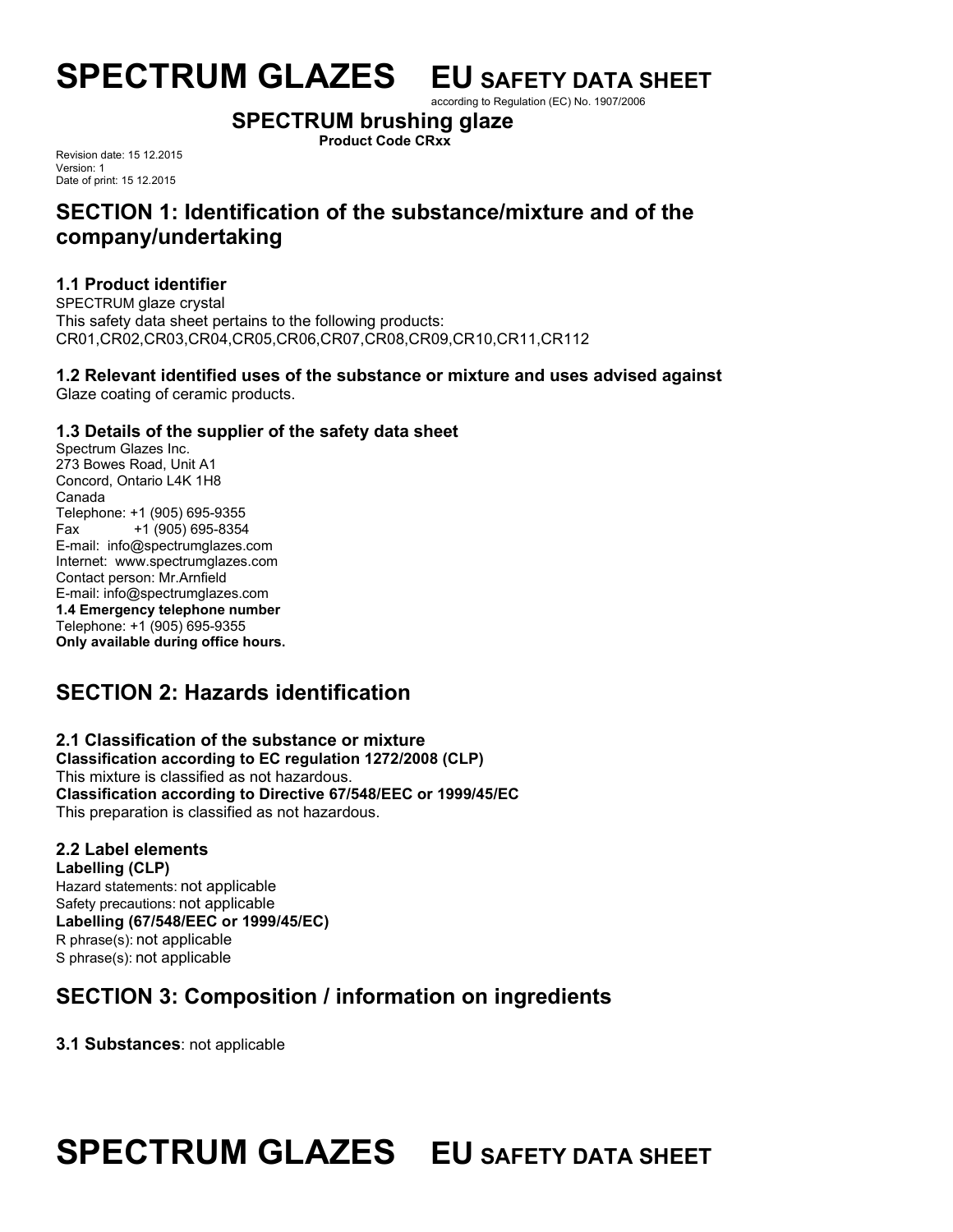# **3.2 Mixtures**

238-878-4 Quartz 14808-60-7 >=10-<20

**EcNo. Chemical Name CAS No. Index No. Percentage Concentration**

# **SECTION 4: First aid measures**

### **4.1 Description of first aid measures**

After inhalation: If unconscious place in recovery position and seek medical advice. If symptoms persist, call a physician. After skin contact: Take off contaminated clothing and shoes immediately. Wash off immediately with plenty of soap and water. After eye contact: Remove contact lenses. Wash out eyes immediately for several minutes with plenty of clean water. Keep eye wide open while rinsing. If eye irritation persists, consult a specialist.

After ingestion: Clean mouth with water and drink afterwards plenty of water. Keep respiratory tract clear.Do not give milk or alcoholic beverages. If you feel unwell seek medical treatment.

# **4.2 Most important symptoms and effects, both acute and delayed**

no data available

# **4.3 Indication of any immediate medical attention and special treatment needed**

Treat symptomatically.

# **SECTION 5: Firefighting measures**

# **5.1 Extinguishing media**

**Suitable extinguishing media**  Use extinguishing measures that are appropriate to local circumstances and the surrounding environment. **Extinguishing media that must not be used for safety reasons**  High volume water jet.

# **5.2 Special hazards arising from the substance or mixture**

No hazardous combustion products are known.

# **5.3 Advice for firefighters**

**Protective equipment**  In the event of fire, wear self-contained breathing apparatus **Additional information**  Standard procedure for chemical fires. Use extinguishing measures that are appropriate to local circumstances and the surrounding environment.

# **SECTION 6: Accidental release measures**

# **6.1 Personal precautions, protective equipment and emergency procedures**

Use personal protective equipment. Ensure adequate ventilation. Evacuate personnel to safe areas. Avoid dust formation.

# **6.2 Environmental precautions**

No special environmental precautions required.

### **6.3 Methods and material for containment and cleaning up**

Pick up and arrange disposal without creating dust. Sweep up and shovel. Keep in suitable, closed containers for disposal.

# **SPECTRUM GLAZES EU SAFETY DATA SHEET**

according to Regulation (EC) No. 1907/2006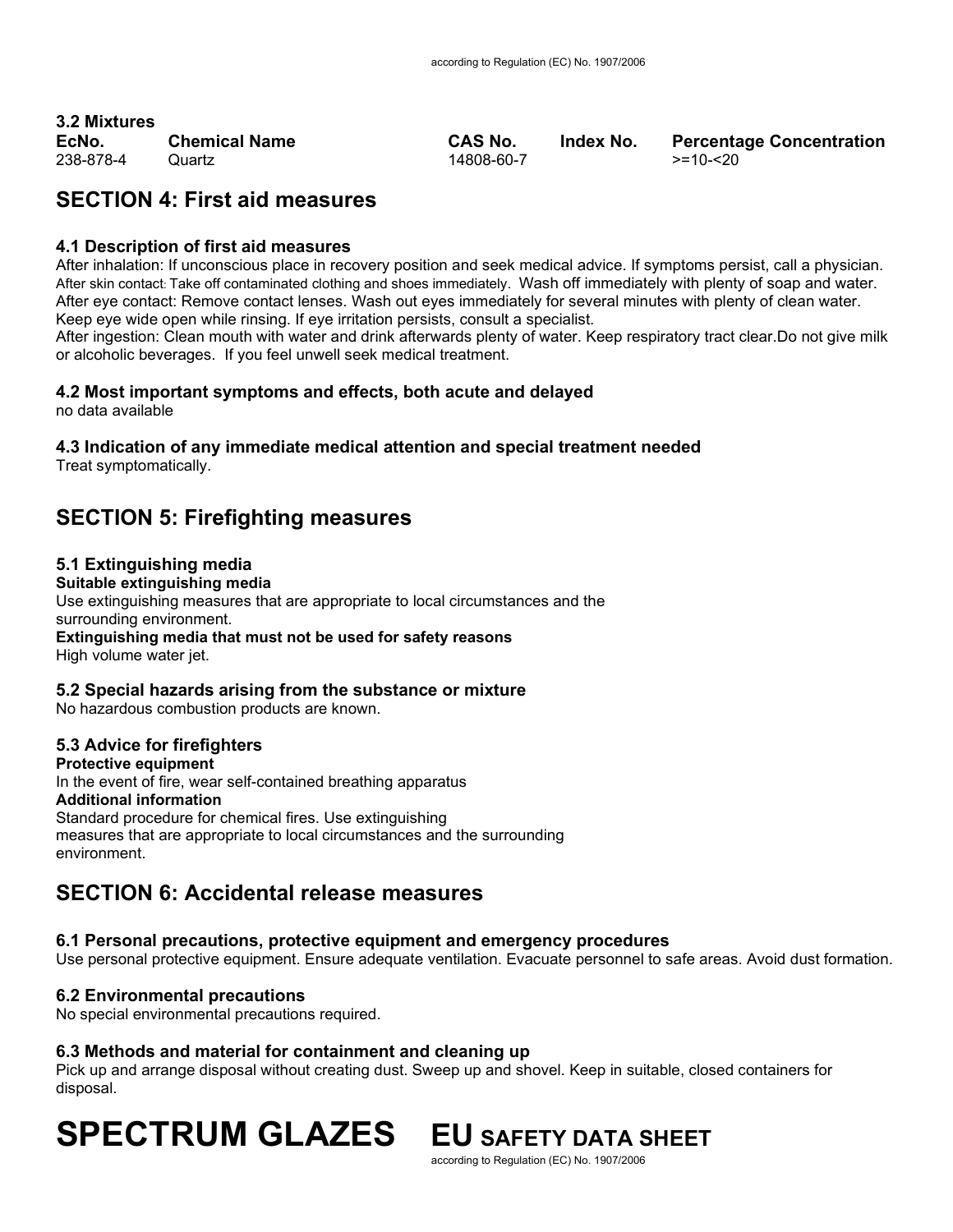# **SECTION 7: Handling and storage**

### **7.1 Precautions for safe handling**

#### **Advice on safe handling**

For personal protection see section 8. No special handling advice required. Smoking, eating and drinking should be prohibited in the application area.

#### **Advice on protection against fire and explosion**

Avoid dust formation. Provide appropriate exhaust ventilation at places where dust is formed.

# **7.2 Conditions for safe storage, including any incompatibilities**

#### **Requirements for storage rooms and vessels**

Keep container tightly closed in a dry and well-ventilated place. Electrical installations / working materials must comply with the technological safety standards.

#### **Advice on common storage**

No special restrictions on storage with other products. No materials to be especially mentioned.

#### **Further information on storage conditions**

Keep in a dry place. No decomposition if stored and applied as directed.

# **SECTION 8: Exposure controls/personal protection**

#### **8.1 Control parameters Exposure limits**

| <b>LANUSULE IIIIIIII</b><br>Cas No. | <b>Substance</b>                          | Value type          | Control<br>parameters | <b>Expressed</b><br>As | Update     | <b>Basis</b> |
|-------------------------------------|-------------------------------------------|---------------------|-----------------------|------------------------|------------|--------------|
| 14808-60-7                          | Quartz (respirable<br>crystalline silica) | TWA<br>(respirable) | $0.1 \text{ mg/m}$    |                        | 2007-08-01 | GB EH40      |

Further For the purposes of these limits, respirable dust and inhalable dust are those fractions of airborne dust which<br>Formation will be collected when sampling is undertaken in accordance with the methods described in MD will be collected when sampling is undertaken in accordance with the methods described in MDHS14/3 General methods for sampling and gravimetric analysis of respirable and inhalable dust. The COSHH definition of a substance hazardous to health includes dust of any kind when present at a concentration in air equal to or greater than 10 mg.m-3 8-hour TWA of inhalable dust or 4 mg.m-3 8-hour TWA of respirable dust. This means that any dust will be subject to COSHH if people are exposed above these levels. Some dusts have been assigned specific WELs and exposure to these must comply with the appropriate limit. Most industrial dusts contain particles of a wide range of sizes. The behaviour, deposition and fate of any particular particle after entry into the human respiratory system and the body response that it elicits, depend on the nature and size of the particle. HSE distinguishes two size fractions for limit-setting purposes termed 'inhalable' and 'respirable'. Inhalable dust approximates to the fraction of airborne material that enters the nose and mouth during breathing and is therefore available for deposition in the respiratory tract. Respirable dust approximates to the fraction that penetrates to the gas exchange region of the lung. Fuller definitions and explanatory material are given in MDHS14/3.Where dusts contain components that have their own assigned WEL, all the relevant limits should be complied with. Where no specific short-term exposure limit is listed, a figure three times the long-term exposure should be used.

# **8.2 Exposure controls**

#### **Occupational exposure controls**

Wear suitable protective equipment..

**Protective and hygiene measures** 

When using do not eat, drink or smoke.

#### **Respiratory protection**

No personal respiratory protective equipment normally required. **Protection of hands**  For prolonged or repeated contact use protective gloves. **Protection of eyes**  Safety glasses.

# **SPECTRUM GLAZES EU SAFETY DATA SHEET**

according to Regulation (EC) No. 1907/2006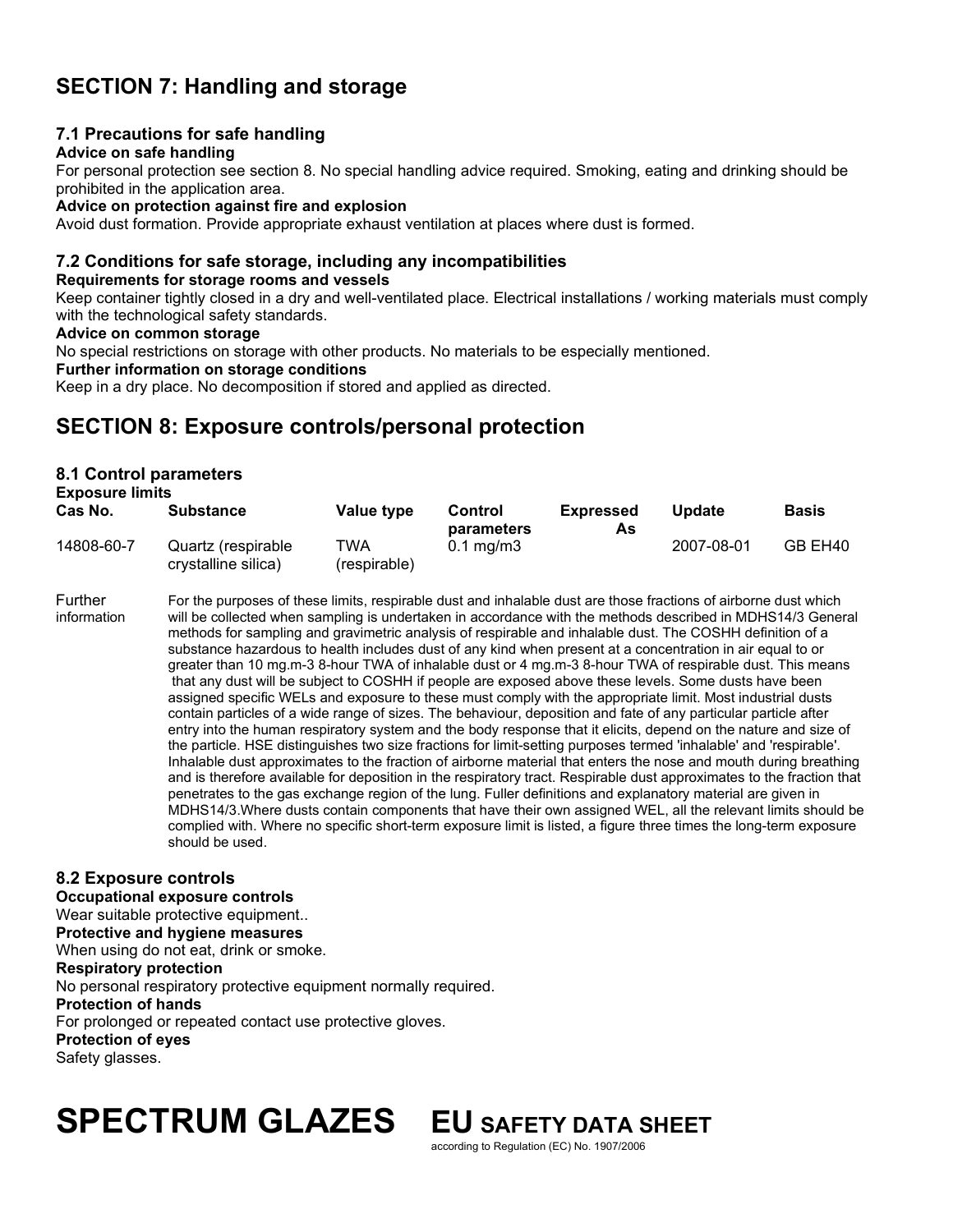# **SECTION 9: Physical and chemical properties**

#### **9.1 Information on basic physical and chemical properties General information**

| OCHCLAI IIIIUI IIIAU          |                   |  |  |  |  |
|-------------------------------|-------------------|--|--|--|--|
| Form:                         | Powder            |  |  |  |  |
| Colour:                       | Various colours   |  |  |  |  |
| Odour:                        | Odourless         |  |  |  |  |
| pH:                           | No data available |  |  |  |  |
| Water solubility              | No data available |  |  |  |  |
| Changes in the physical state |                   |  |  |  |  |
| Flash point °C:               | Not applicable    |  |  |  |  |
| Melting point:                | No data available |  |  |  |  |
| Boiling point:                | Not applicable    |  |  |  |  |
| Evaporation rate:             | Not applicable    |  |  |  |  |
| Flammability:                 | No data available |  |  |  |  |
| Burn rate:                    | No data available |  |  |  |  |
|                               |                   |  |  |  |  |

# **SECTION 10: Stability and reactivity**

### **10.1. Reactivity**

Stable under recommended storage conditions., No decomposition if stored and applied as directed.

### **10.2. Chemical stability**

No decomposition if stored and applied as directed.

### **10.3. Possibility of hazardous reactions**

Dust may form explosive mixture in air.

### **10.4. Conditions to avoid**

No data available

### **10.5. Incompatible materials**

No data available

### **10.6. Hazardous decomposition products**

Stable under normal conditions.

# **SECTION 11: Toxicological information**

### **11.1 Information on toxicological effects**

#### **Acute toxicity**

| LD50  | Oral       | No data available |
|-------|------------|-------------------|
| LD50. | Dermal     | No data available |
| LD50. | Inhalation | No data available |
|       |            |                   |

#### **Skin irritation and corrosivity**

According to the classification criteria of the European Union, the product is not considered as being a skin irritant. **Sensitisation**  No data available

#### **Serious eye damage/eye irritation**

According to the classification criteria of the European Union, the product is not considered as being an eye irritant. **Germ cell mutagenicity** 

No data available

# **SPECTRUM GLAZES EU SAFETY DATA SHEET**

according to Regulation (EC) No. 1907/2006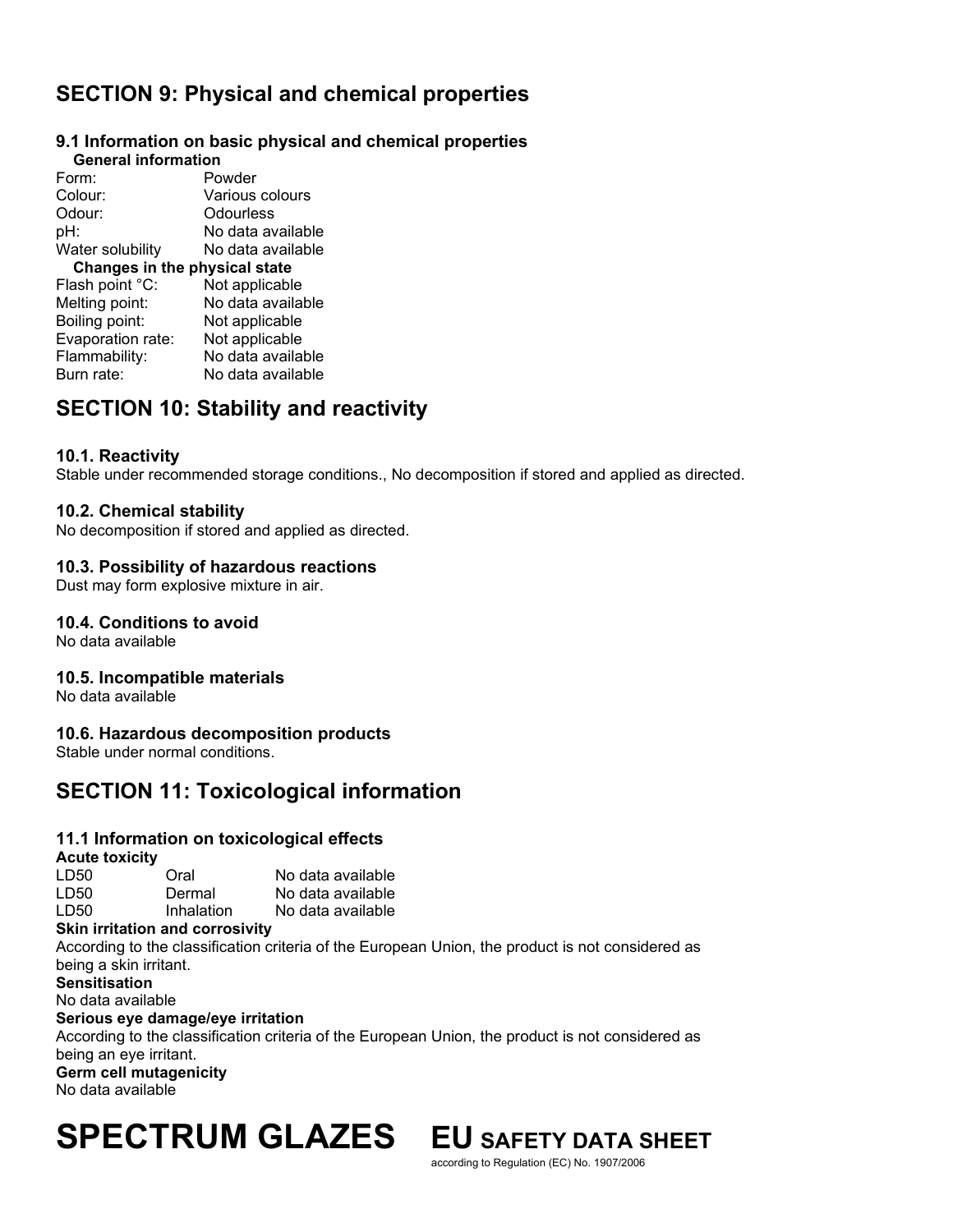**Carcinogenicity**  No data available **Reproductive toxicity**  No data available **Additional toxicological information**  No data available

# **SECTION 12: Ecological information**

# **12.1. Toxicity**

This product has no known ecotoxicological effects.

# **12.2. Persistance and degradability**

No data available

**12.3. Bioaccumulative potential**  No data available **12.4. Mobility in soil**  No data available

# **12.5. Results of PBT and vPvB assessment**

This mixture contains no substance considered to be persistent, bioaccumulating nor toxic (PBT). This mixture contains no substance considered to be very persistent nor very bioaccumulating (vPvB).

### **12.6. Other adverse effects**

No data available, There is no data available for this product.

# **SECTION 13: Disposal considerations**

# **13.1 Waste treatment methods**

**Recommendation** 

Offer surplus and non-recyclable solutions to a licensed disposal company.

#### **Recommended cleansing agents**

Empty remaining contents. Empty containers should be taken to an approved waste handling site for recycling or disposal.

# **SECTION 14: Transport information**

### **14.1. UN number**

Not dangerous goods

# **14.2. UN proper shipping name**

ADR/RID, IMDG, IATA: Not dangerous goods

### **14.3. Transport hazard class(es)**

Not dangerous goods

# **14.4. Packaging group**

Not dangerous goods

# **14.5. Environmental hazards**

Not dangerous goods

### **14.6. Special precautions for user**

For personal protection see section 8.

### **14.7. Transport in bulk according to Annex II of MARPOL 73/78 and the IBC**